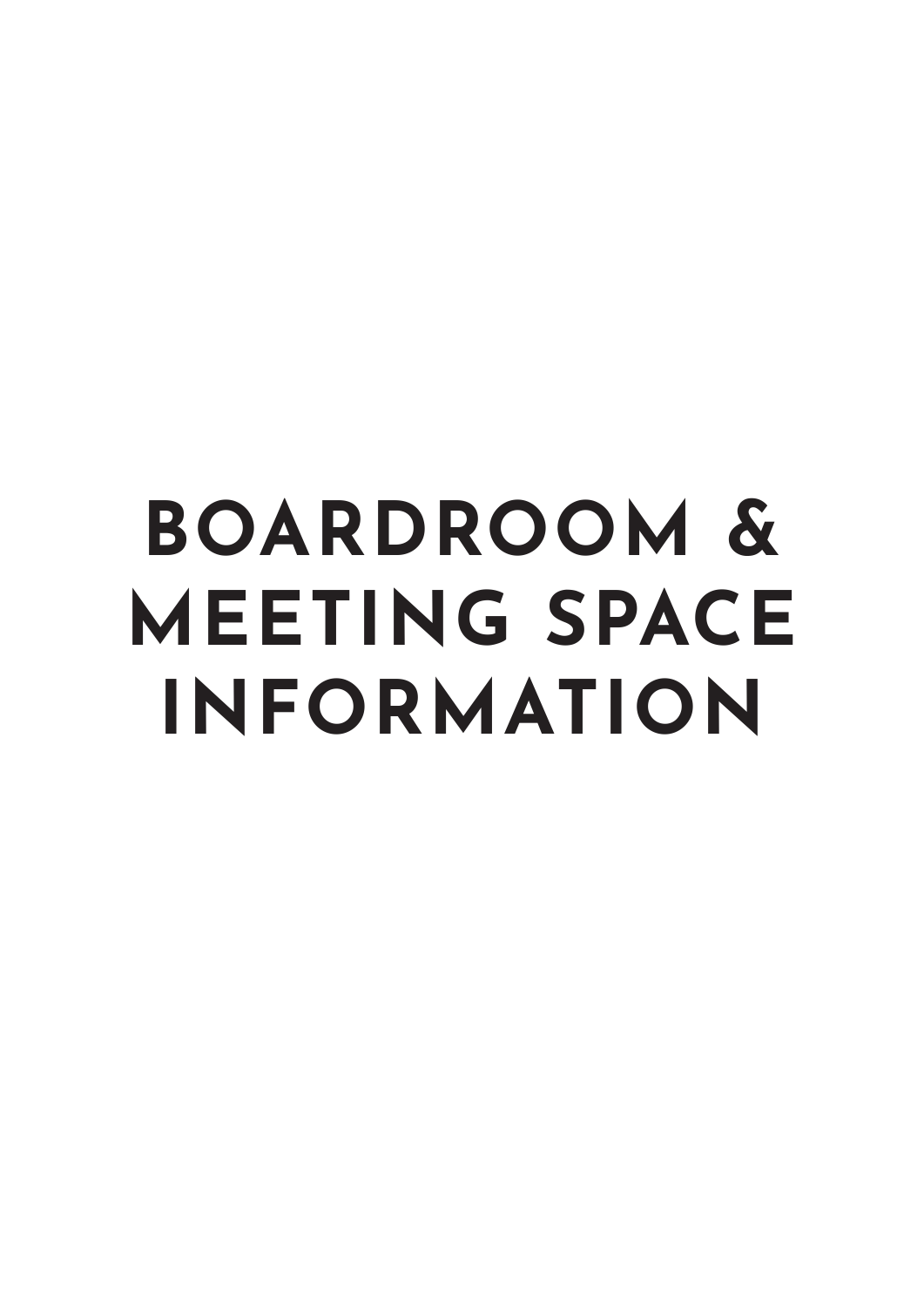### **BOARDROOM**

#### **LEVEL 1 - THERE IS NO DISABLED ACCESS TO THIS FLOOR**

**DAY | 8:00am - 5:00pm \$400.00**

#### **· ROOM SET UP ·**

board room style - table seats up to 20 pax theatre style - seats up to 50 pax class room style - 4 tables seats 8 per table boardroom equipment

### **NIGHT | 6:00pm - 11:00pm \$300.00**

#### **· BOARDROOM HIRE INCLUDES ·**

overhead data projector fast speed wireless internet connection whiteboard dvd speaker's lectern private outdoor break out area

#### **· EQUIPMENT SET UP ·**

we have all the technical equipment, cables and adaptors required for the data projector we are not technicians but will do our best to assist you we have a technical support member available on call should you require assistance

the call out charge is \$50

#### **· DEPOSIT PAYMENT ·**

eft or credit card ANZ BSB 012 345 Account 4614 71382

### **MEETING SPACE**

we can also offer a semi-private meeting space off the main lounge which seats up 18 people in combinations of 18, 10 or 6. this area has free wifi and can be booked as long as you take up a minimum \$200.00 catering package.

> **FULL SPACE** is available with a minimum catering spend of **\$200 full day | \$100 half day** maximum 4 hours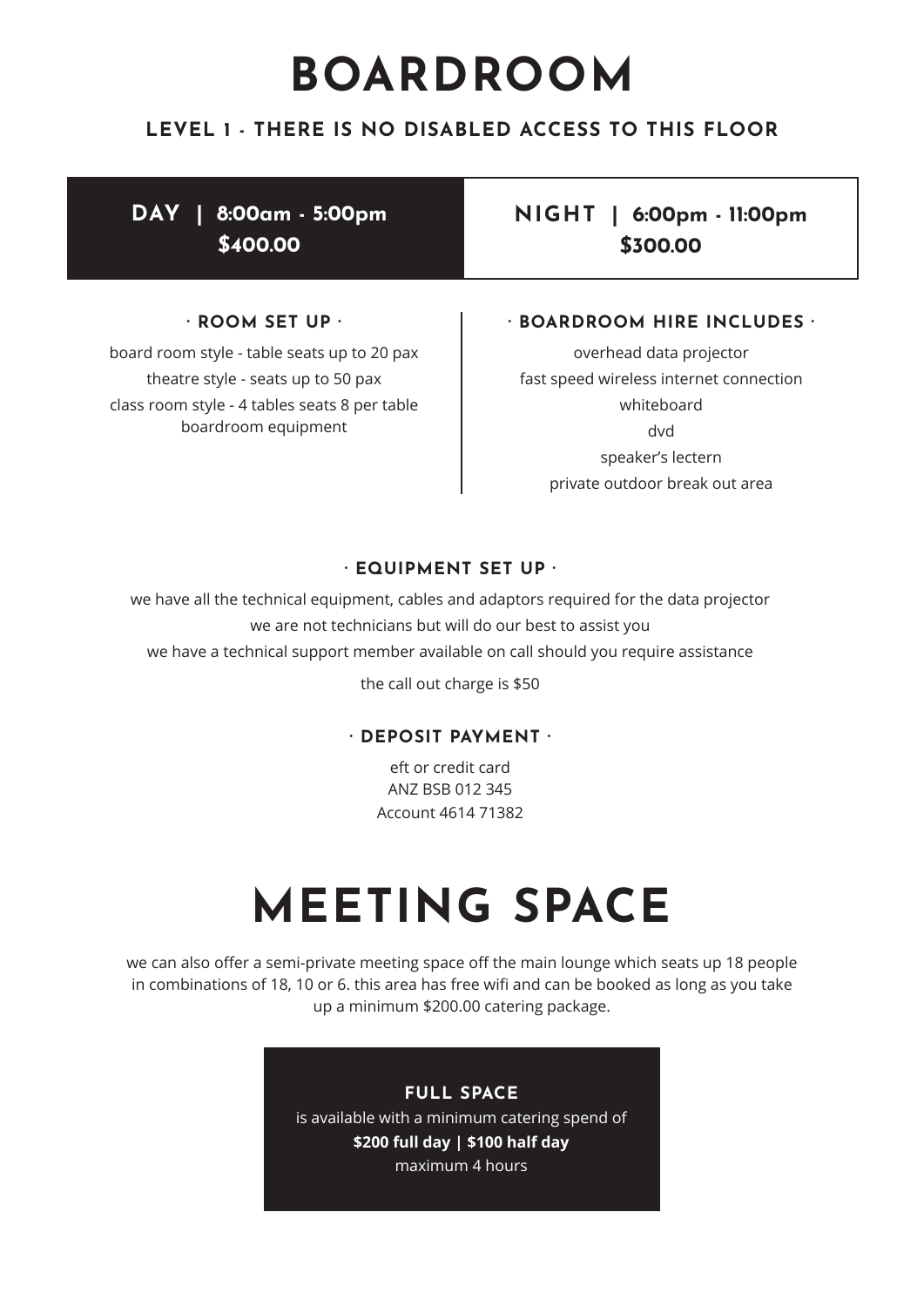### **BOARDROOM CATERING**

### **· MORNING & AFTERNOON TEA ·**

fresh baked-on-the-premises choc chip muffins **| \$6.00 per person**

scones w jam & whipped cream **| \$7.00 per person**

carrot cake **| \$6.00 per person**

### **· LITTLE EXTRAS ·**

fruit platter (min 10 pax) **| \$7.00 per person** cheese & fruit platter (min 10 pax) **| \$12.00 per person**

# **LUNCH PACKAGES**

### **PLEASE NOTE THAT LUNCH MUST BE ARRANGED 24 HOURS IN ADVANCE UNLESS DINING IN THE RESTAURANT**

jugs juice **| \$15.90 per jug**

jug soft drink **| \$13.90 per jug** coke, lemon squash, lemonade

selection of wraps **| \$19.90 per person**

selection of pizzas **| \$19.90 per person**

selection of wraps + pizza **| \$19.90 per person**

**ALTERNATIVELY CHOOSE TO DINE IN THE RESTAURANT PRE ORDERING OFF OUR LUNCHEON MENU**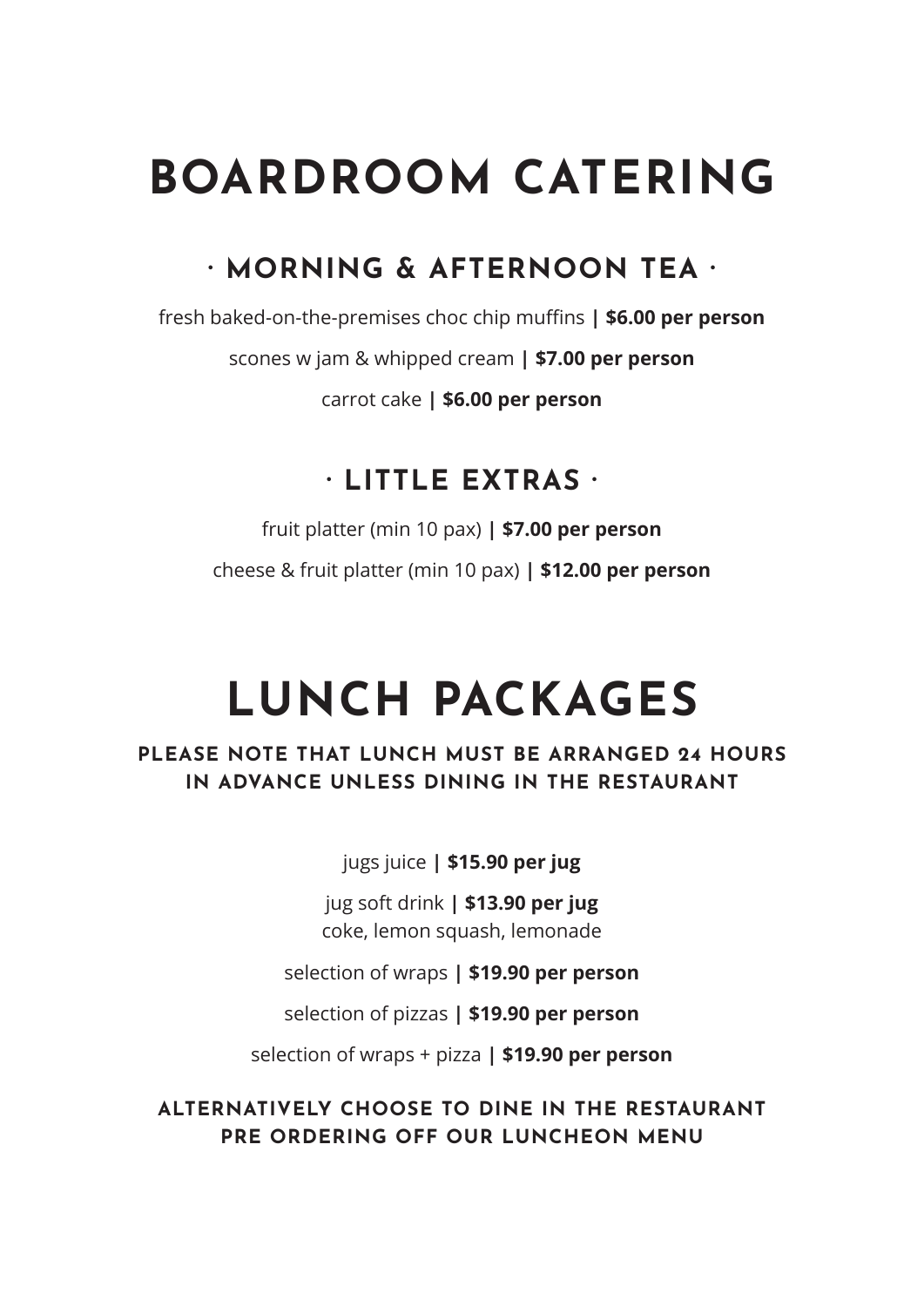**BOARDROOM SEATING SET-UP**